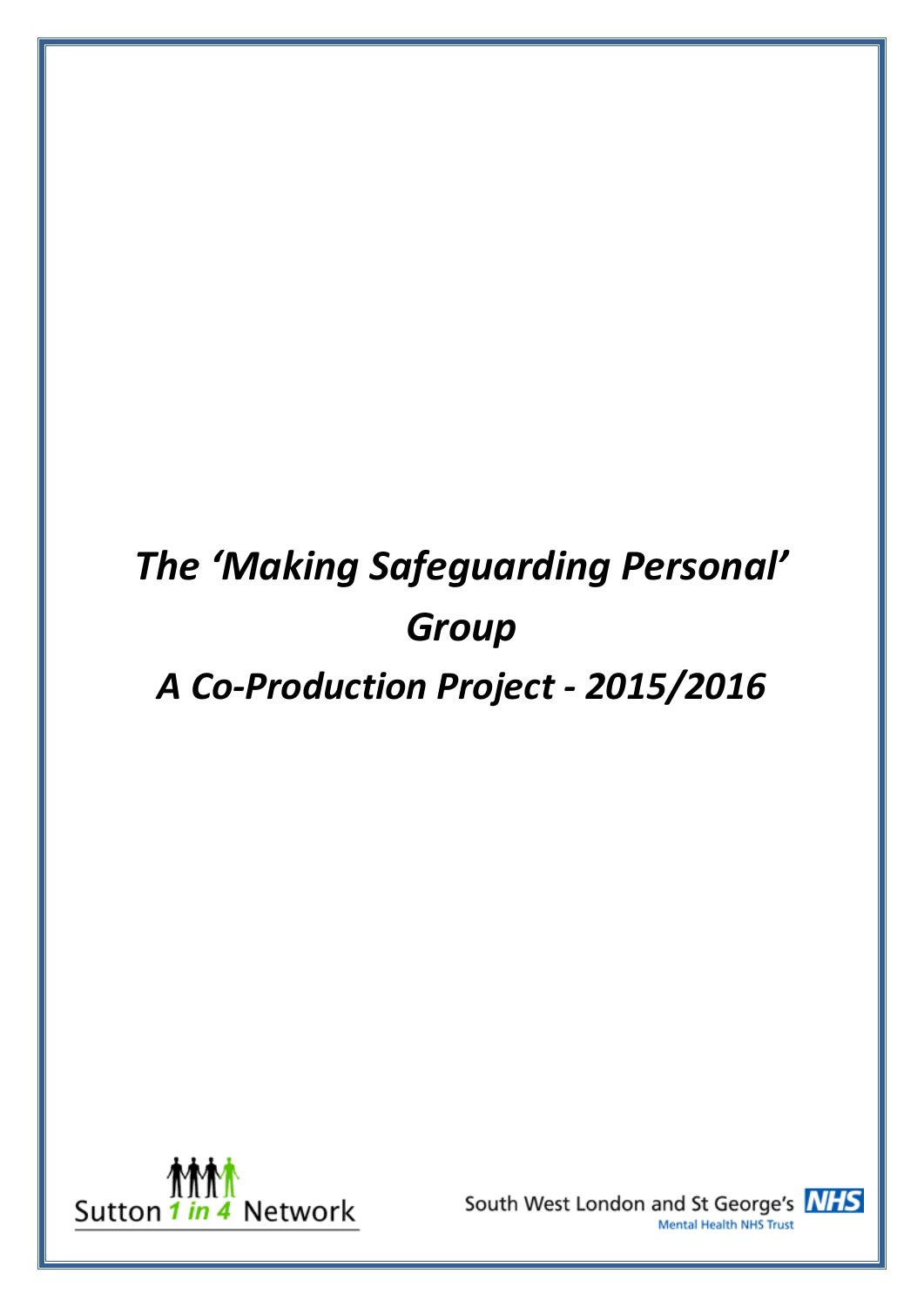## **The 'Making Safeguarding Personal' Group A Co-Production Project - 2015/16**

#### **Executive summary**

Aim

This report describes a co-production project that reviewed existing safeguarding adult policy and practices. It follows on from, and builds on, Quality Account projects in previous years. The report makes a number of recommendations on how disclosures of abuse and neglect should be dealt with. The members of the group wanted to learn from past experiences to prevent the abuse and neglect of service users in future.

• Method

A service user group engaged in a dialogue with the Trust on abuse, neglect and safeguarding. The group met with the Trust safeguarding adults lead monthly with terms of reference firmly based on the principles of co-production. Chairing and administrative support was provided by a voluntary sector organisation.

• Strengths

There was consistent commitment from all those involved. The group felt it was important that abuse and neglect were being taken seriously. The recommendations are wide-ranging and practicable. Other service user groups were consulted on the project. Professional advice and support was offered where needed.

Areas for improvement

There could have been wider consultations, and greater representation from other boroughs.

Recommendations

Safeguarding should not just be a professional process, it needs a culture change. Recommendations cover what actions services should take when the service itself is alleged to have been abusive and how safeguarding should be embedded in to professional practice. It is important that existing statutory guidance is followed. And it is essential that service users are at the forefront of service developments and are represented at highest organisational levels. There is also need to increase awareness of safeguarding amongst the service user population, and for service users to know how to safeguard themselves.

- The key messages. Mental health services should:
	- o Learn from what happened
	- o Promote 'Zero Tolerance' everywhere
	- o Promote social justice
	- o Uphold rights
	- o Uphold dignity
	- o Show respect
	- o Challenge discrimination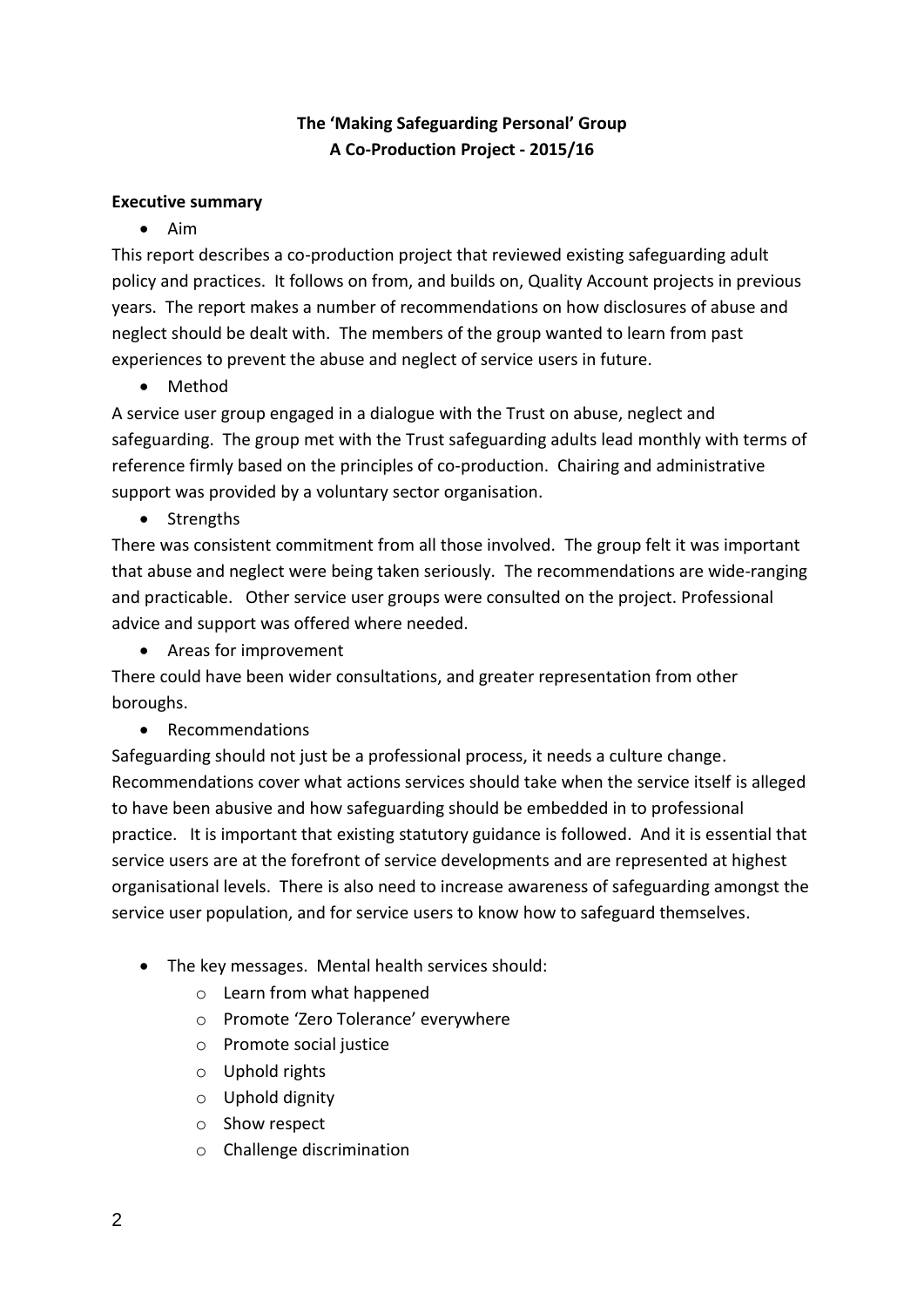## **The 'Making Safeguarding Personal' Group A Co-Production Project - 2015/16**

#### **Co-Production Partners**

Sutton 1 in 4 network Making Safeguarding Personal (MSP) Group South West London & St Georges Mental Health NHS Trust

#### **With thanks for contributions from:**

Hilcrombe House York Road Brunel House Belmont Connect Signpost Sutton Mental Health Foundation Sutton & Merton User Reference Group

#### **Introduction**

The publication of reports in to cases of historic abuse, both locally and nationally, increased the level of awareness of how services should be responding to disclosures of abuse or neglect. As a result, the members of a **Service User Reference Panel** were seeking information on how the SWLSTG NHS Trust responds to disclosures of abuse and were wanting to know how safeguarding adults' services work.

#### **Sutton and Merton Adult Service User Reference Panel - Purpose**

- To provide a forum for the Sutton & Merton Directorate to discuss service delivery issues and models and collaborate with local service user representatives.
- To provide a forum for service users to influence the service delivery model, both current and future for the benefit of service users.
- To agree a programme of key issues that service users and the Sutton & Merton Directorate will work collaboratively on.

The Trust Safeguarding Adults lead was invited to attend the panel meeting and presented some of the issues arising from the Quality Accounts (see appendix 1) and gave an overview of the principles of 'Making Safeguarding Personal'.

#### **Making Safeguarding Personal:**

**'…**is about person centred and outcome focussed practice. It is how professionals are assured by adults at risk that they have made a difference to people by taking action on what matters to people, and is personal and meaningful to them'.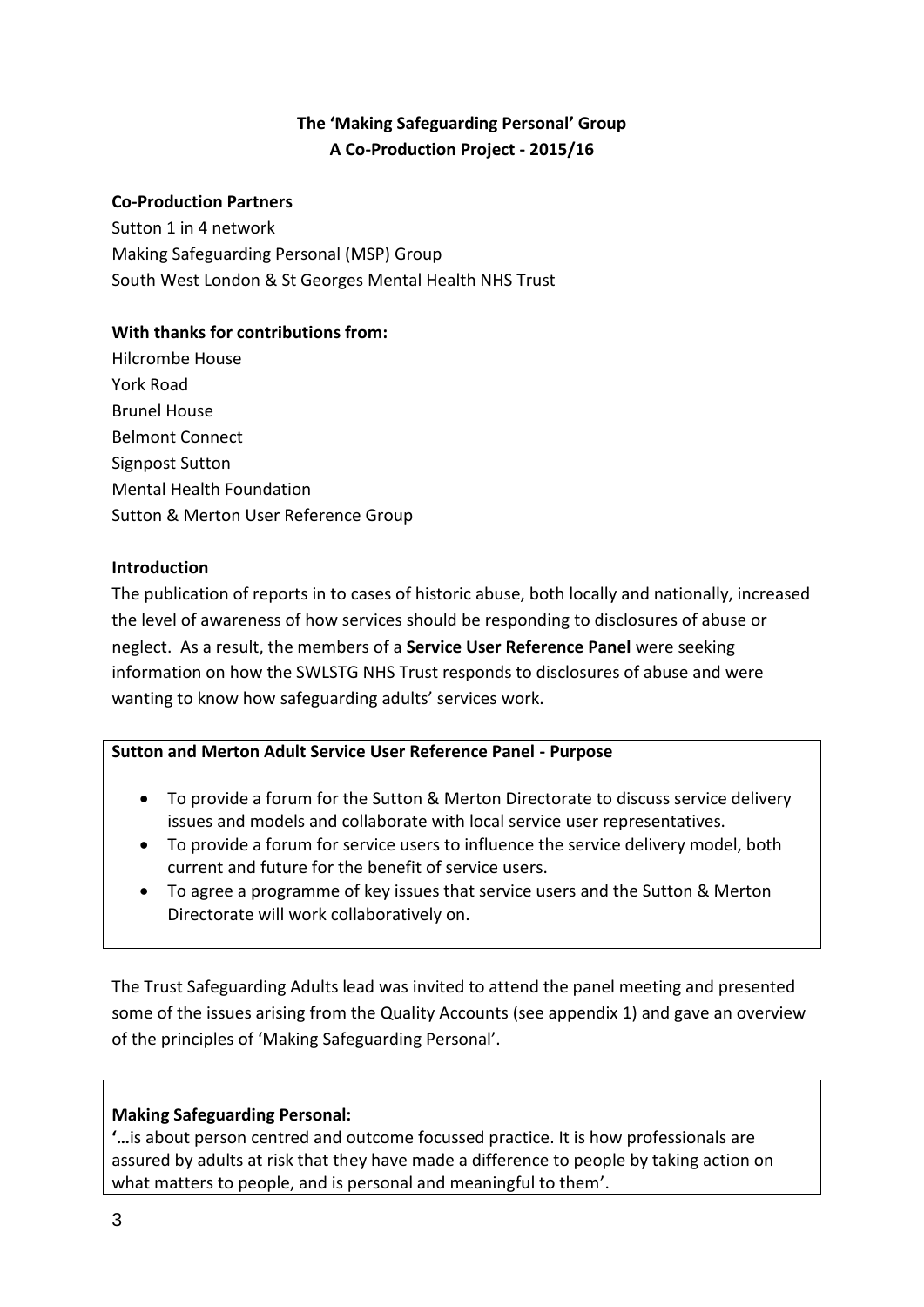(Pan-London Policy SCIE - 2015)

**'…**engages the person in a conversation about how best to respond to their safeguarding situation in a way that enhances involvement, choice and control as well as improving quality of life, wellbeing and safety' (Dept. of Health 2014).

It was clear that the service users wanted to engage in a dialogue with the Trust on this topic and both sides made a commitment to do so. A number of service users volunteered to be part of a co-production project and it was agreed that the service users and the Trust safeguarding lead would arrange to meet to consider how to start to address the issues of abuse and neglect experienced by people who use mental health services.

#### **Making Safeguarding Personal (MSP) Group**

The venue for the meeting was agreed and the first meeting was held in June 2015. It was agreed that the meeting should be based on co-production principles. These were set out in the group's terms of reference and were based on the Sutton User Involvement & Partnership Framework and the SWLSTG NHS Trust Service Users and Carer Involvement Policy. There was oversight from the Trust Safeguarding Adult's Quality & Compliance Group and also reference made to the Local Government Association guidance, Care Act statutory guidance and the Pan-London policy (see appendix 2). The members of the group called themselves the 'Making Safeguarding Personal' group (MSP Group).

#### **MSP Group – terms of reference**

- Sutton User Involvement & Co-production Framework
- SWLSTG NHS Trust Service Users and Carer Involvement Policy
- Local Government Association guidance
- Monthly meetings: June to November 2015
- Chaired by Sutton 1 in 4 Network
- Venue Salvation Army

The meetings were chaired by Sutton 1 in 4 Network, and they also provided administrative support, with the minutes of the meetings being uploaded to the Sutton 1 in 4 website. The monthly meetings were consistently attended by up to eight mental health service users and a Trust representative. Throughout the period the MSP Group met, there were consultations with other mental health service user groups in the area. The feedback from service users from Hilcrombe House, York Road, Brunel House, Belmont Connect, Signpost Sutton, Mental Health Foundation, and the Sutton & Merton User Reference Group was invaluable.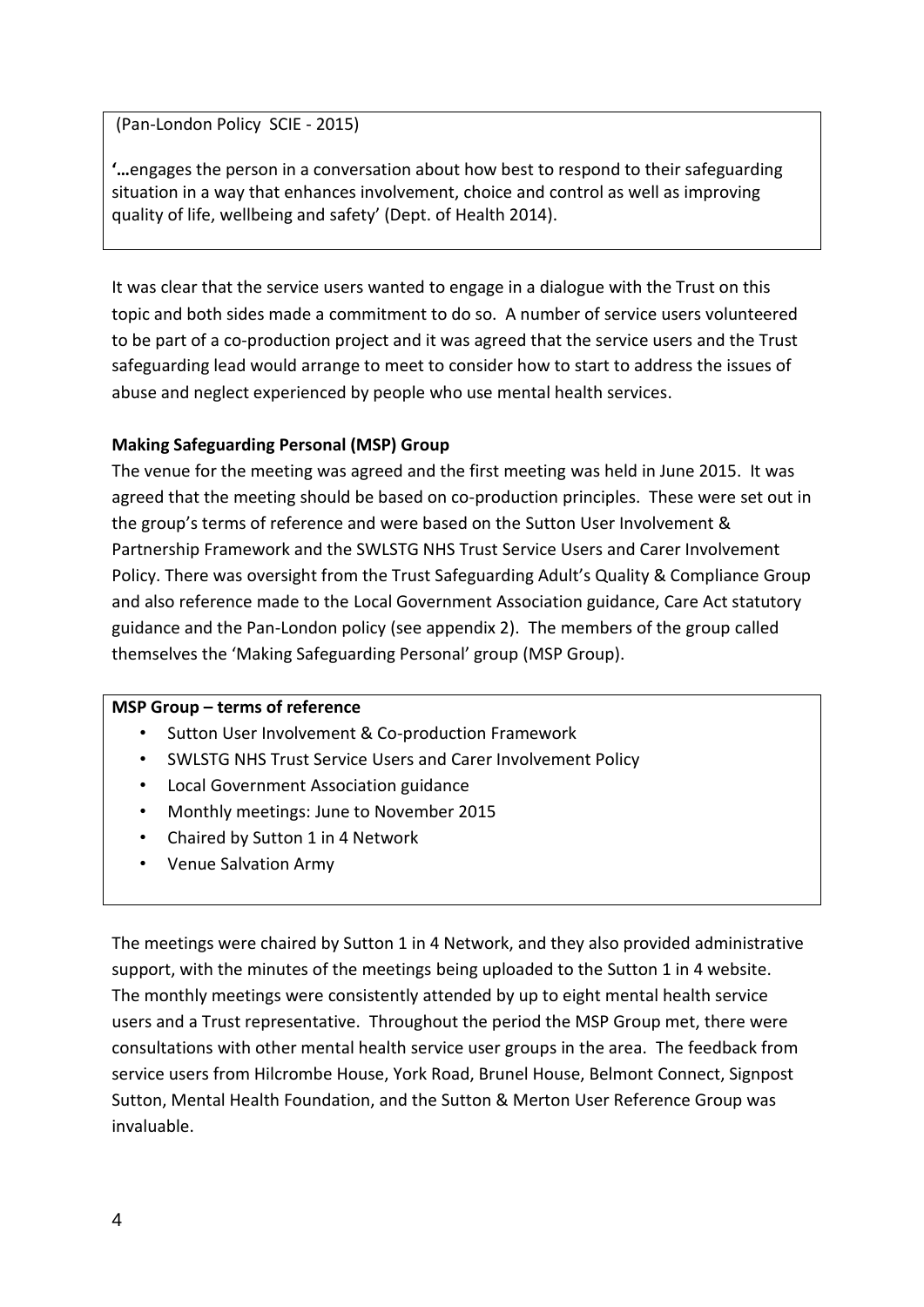The members of MSP group were able to share their personal and collective experiences of abuse and neglect in a supportive setting. There was particular focus on the 'day to day' inequalities and the 'culture' of services that allowed abuse to happen.

The group members wanted to use their experiences of some deeply distressing events to try to prevent other service users having to suffer in the same way. The considerable emotional efforts required should not be underestimated, and group members supported each other to cope with their recollections of abusive situations. Professional advice and support was also offered where needed. The members were engaged with the MSP group in the expectation that the project would have real impact on how people were safeguarded from abuse and neglect in future.

*"Over ten years ago I was raped and sexually assaulted. It was reported to the police and it was investigated. They agreed that it had happened. All I got was an apology. I was on medication that made be less inhibited. Two staff saw what happened and were egging on the patient assaulting me. I was very high. I had no control. There should have been segregation"*

It was decided early on that it would not be appropriate to engage carers in the group meetings as they may have conflicting priorities to the service user population.

#### **Key Issues**

The MSP group first set out some of the more general issues they had identified. Some of these are already part of policy guidance, while others echo, and support, the existing policies. There were concerns that abuse is often hidden – sexual abuse, institutional abuse, harassment and bullying could be happening every day. The group members all felt it was important that finally abuse and neglect were being taken seriously. There was a need to emphasise that action should be taken, and just stating there will be 'zero tolerance' of abuse is not enough. It should not just be a professional process – it needs a culture change.

*"A man in supported accommodation, he had a history of mental health problems and selfharm. Every year the residents of the home contribute towards the cost of the Christmas meal, in order that they have all the trimmings, etc. A large turkey was purchased and cooked and the residents wanted to use the leftovers for sandwiches only to find that the turkey remnants had been taken away by staff and consumed"*

There was also a question about the language of safeguarding. Describing the person who has been abused as the 'victim' can be seen as a judgemental term: it is a person who has been affected by abuse or neglect; it's not their fault. It is about the person's experience of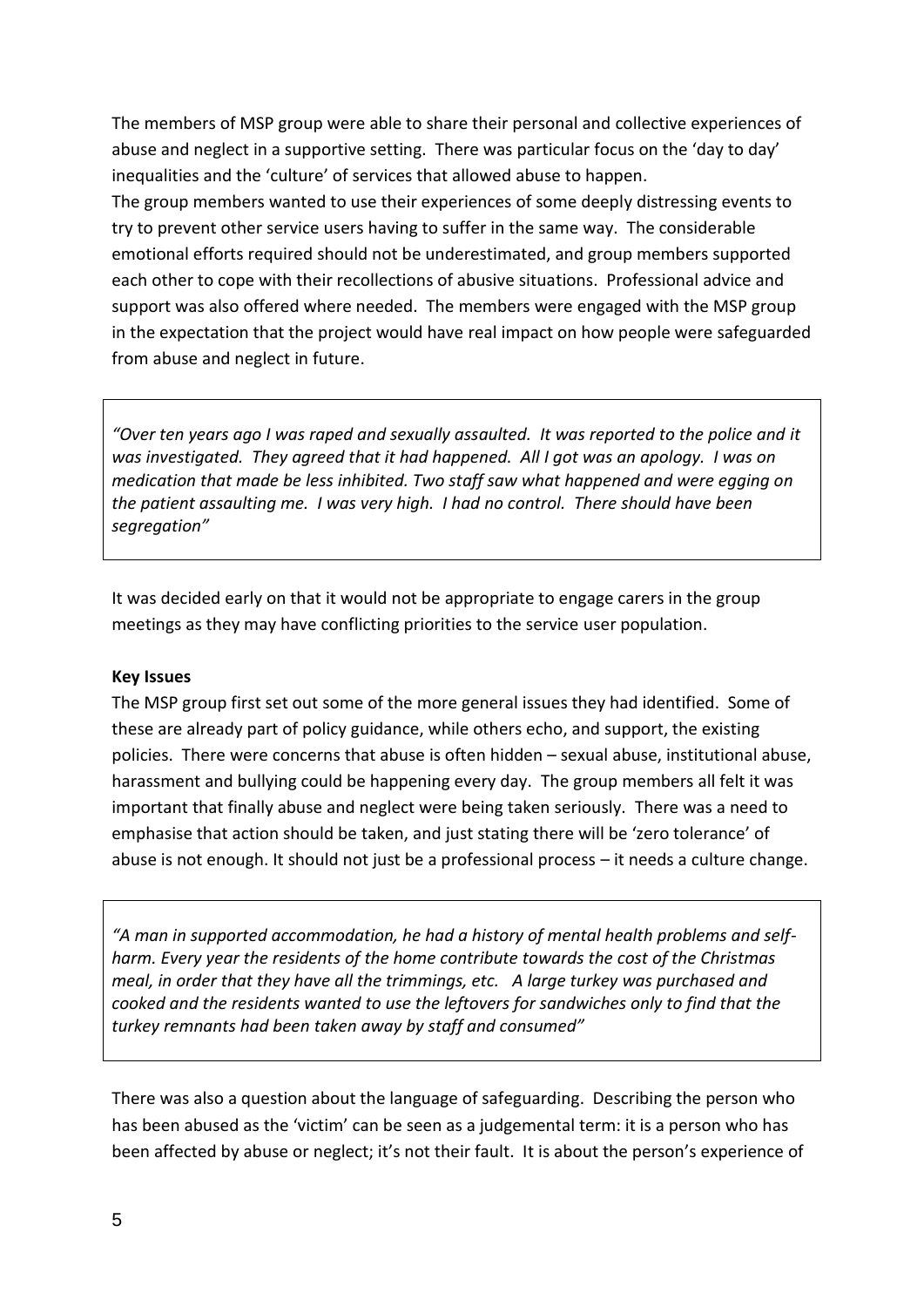feeling abused. It is not about meeting a 'threshold', if someone feels they have been abused or neglected, there needs to be a response.

#### **Key Issues**

- 'Victim' is a judgemental term it is a person who has been affected by abuse or neglect. It's not their fault.
- Important that abuse and neglect is taken seriously
- It is about the person's experience of feeling abused, it is not about meeting a 'threshold'.
- Everyone's rights must be upheld.
- Abuse is often hidden sexual, institutional abuse, harassment and bullying could be happening every day.

The discussions moved on to more specific consideration of how abuse and neglect changes people's lives. The impact of abuse must be recognised both at the time of the incident and later on.

*"I was terrified. No one listened. No one understood me. I was not taken seriously. I was contacted to give a statement, but they believed someone else. I never knew the outcome"*

In the first instance, there should be a check on the person's feelings with immediate support being available from the agencies involved. In some cases it may be appropriate for support to come from peer networks or peers or a trusted person.

Sutton '1 in 4' run a **Circle of Support** group for inpatients on an Acute Psychiatric Ward and runs every fortnight.

Those involved in safeguarding should see whole person and write down what the person actually says. Within mental health services allegations of abuse may be dismissed as delusional. The professional view is not enough, what is the abused person's view? Abuse is not always a major, single incident. There can be a build-up of 'little' indignities that can feel abusive too.

*"One of the other patients left the hot water boiler's tap open in the night - they may well have done this over several nights and this could well have been deliberate. The staff response was to lock up the boiler all day and all night while providing brief periods in the day where water was doled out to people wanting tea or coffee. Regrettably, it did seem that the member of staff managing the distribution of the water enjoyed this arrangement*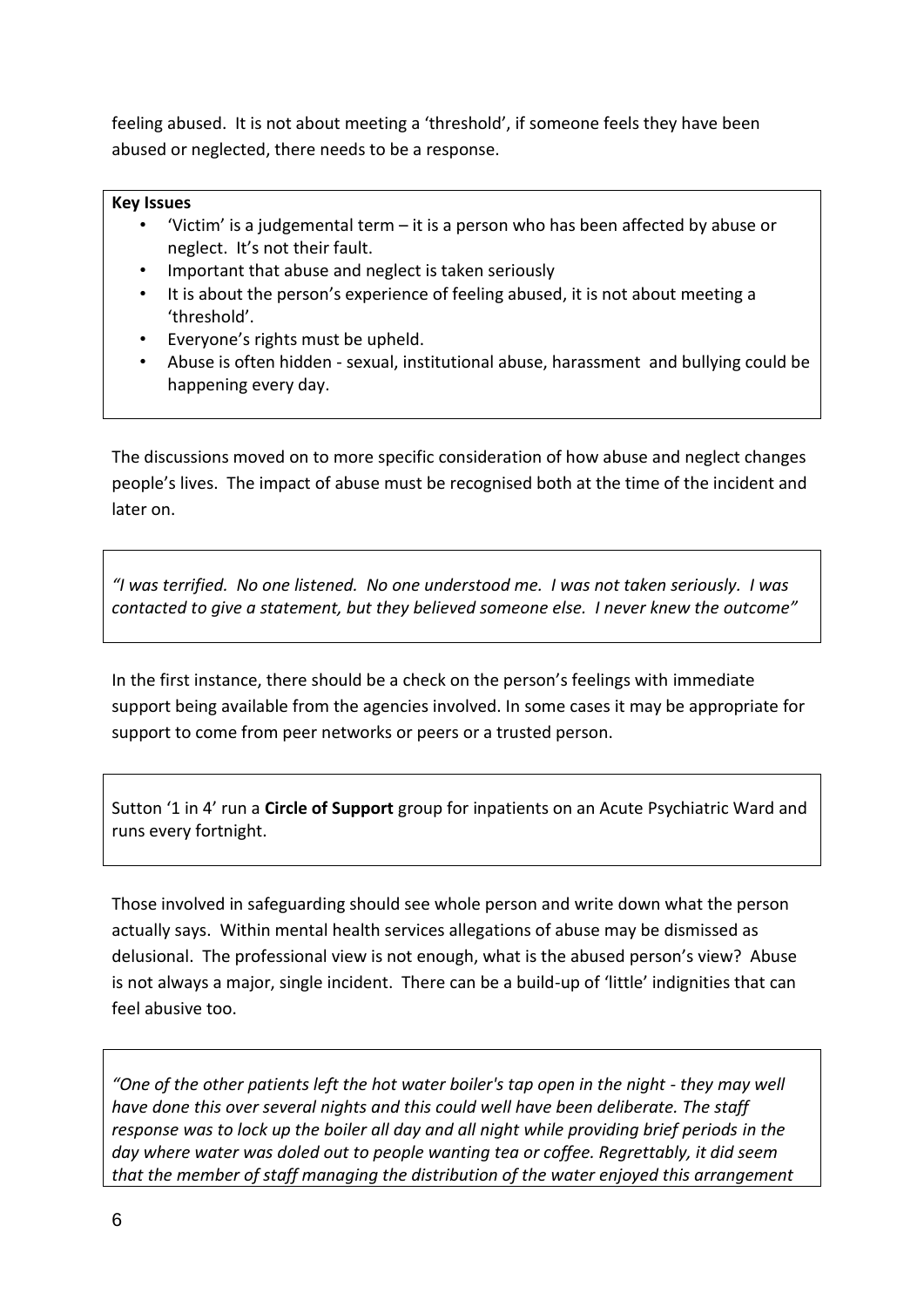*rather too much - it appeared that he took pleasure in telling us we couldn't have a hot drink outside the appointed times as we "couldn't be trusted". I also remember being surprised at a lack of professionalism when I was told to "enjoy my lukewarm coffee"*

Decisions on what happens should be with the abused person; the process should follow the person, not vice versa. There must be feedback on what is happening at the time, and what will happen next.

#### **Support for the abused - 1**

- Give immediate support
- Do not dismiss it as 'delusional'
- See the 'whole' person
- Record exactly what is being said
- Use peer support if safe to do so
- Say what happens next

Secondly, there may be a lifelong effect on a person's wellbeing. Access to counselling and emotional support should be fast-tracked. And it must be remembered that disclosing a past abuse can feel like re-living the abuse and must be handled sensitively. There should be consideration of the need for post-incident trauma counselling.

#### **Support for the abused - 2**

- Abuse can cause trauma
- Impact of abuse must be recognised
- Disclosing abuse can feel like re-living the abuse
- Disclosure must be handled sensitively
- Post-incident trauma counselling must be considered

#### **Organisations/services**

The MSP Group went on to develop recommendations on how services should be delivered, and how the response to safeguarding concerns should be undertaken. Abuse and neglect can change peoples' perception of services. It can lead to mistrust of service providers and other agencies. There was consideration of how service providers can improve delivery of safeguarding services. For example, there must be greater effort to look after people's physical health needs and to keep a check on the impact of low income and benefit changes.

*"I thought I must be in hell. I asked myself, what have I done wrong. It was like a prison. The door was locked. My own judgement was taken away. I was treated like a child"*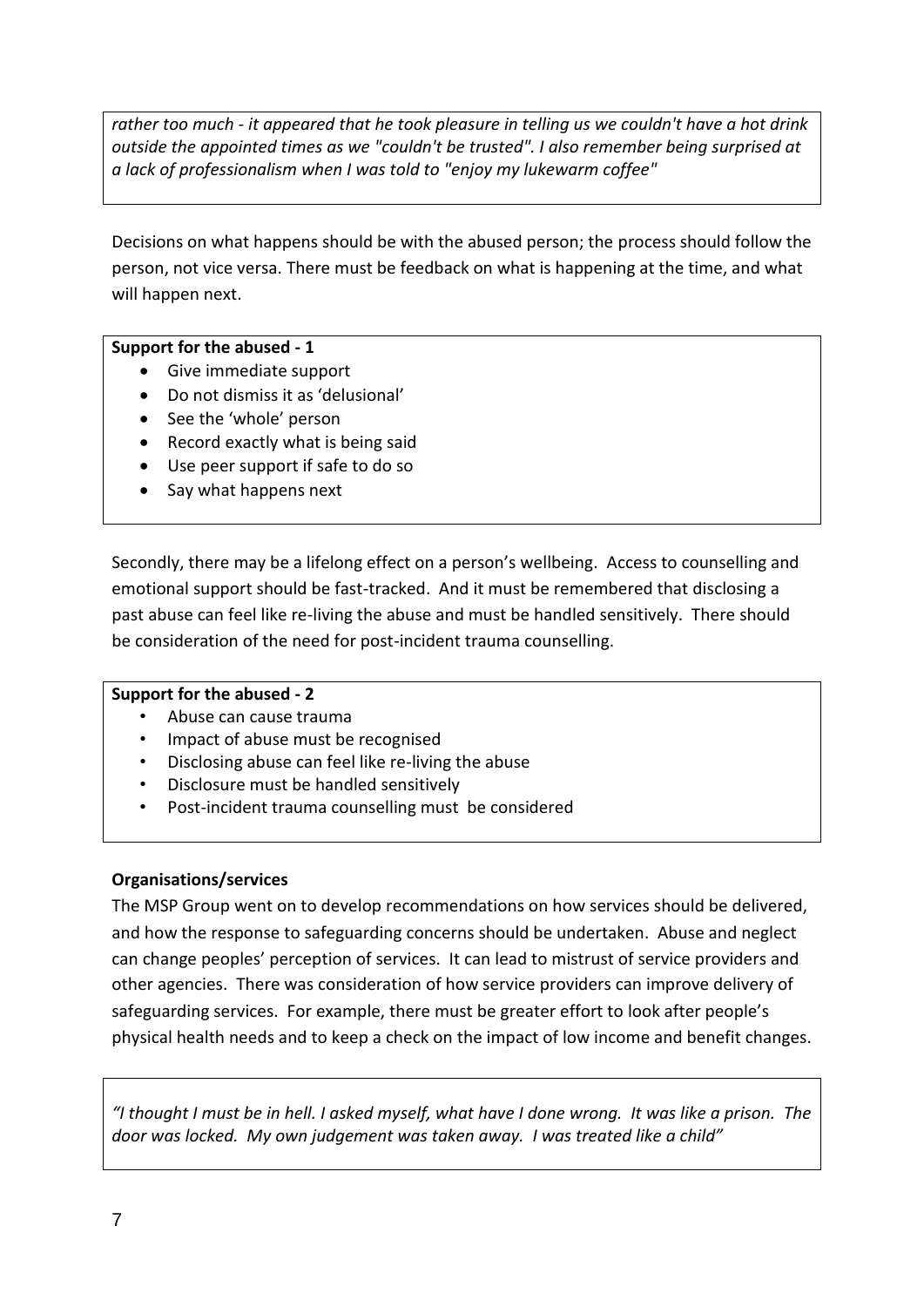Existing statutory guidance needs to be followed. There should be access to advocacy to help people navigate through the process and to make sure their rights are upheld. The service users who were consulted, were not aware of their right to access advocacy services if they have 'substantial difficulty' with the safeguarding process.

#### **Service providers should:**

- Support staff whistleblowers
- Not scapegoat people who complain.
- Ensure crisis/help lines have higher level of awareness of safeguarding issues.
- Support service user organisations (e.g. 1 in 4 network) to signpost
- Provide access to immediate support
- Provide access to advocacy

There were other specific recommendations about what actions services should take when the service itself is alleged to have been abusive.

#### **Services should:**

- Ensure management investigations are independent.
- Where possible, services should not investigate themselves.
- Identify service leads to guide other staff on all safeguarding issues.
- Take responsibility for actions of staff and be held accountable for them.
- Provide staff with de-brief after interventions too, as they can get 'pumped up'

The actions and interventions taken by professionals are not always effective. When the alleged abuse relates to a service provider, then it is suggested there should be assertive actions taken. The MSP Group's made suggestions about what actions may help.

#### **Suggested actions**

- After acts of violence and aggression people must be separated.
- The perpetrator should be moved, not the victim
- Mediation can make matters worse, especially in community
- There needs to be risk assessment of the impact of safeguarding process
- Discrimination and 'hate crime' may be an underlying cause

Underlying the recommendations are questions about the culture of service provision. Service providers have commitment to be open and transparent in the way they respond to concerns. This needs to be central to the way safeguarding is embedded in to practice.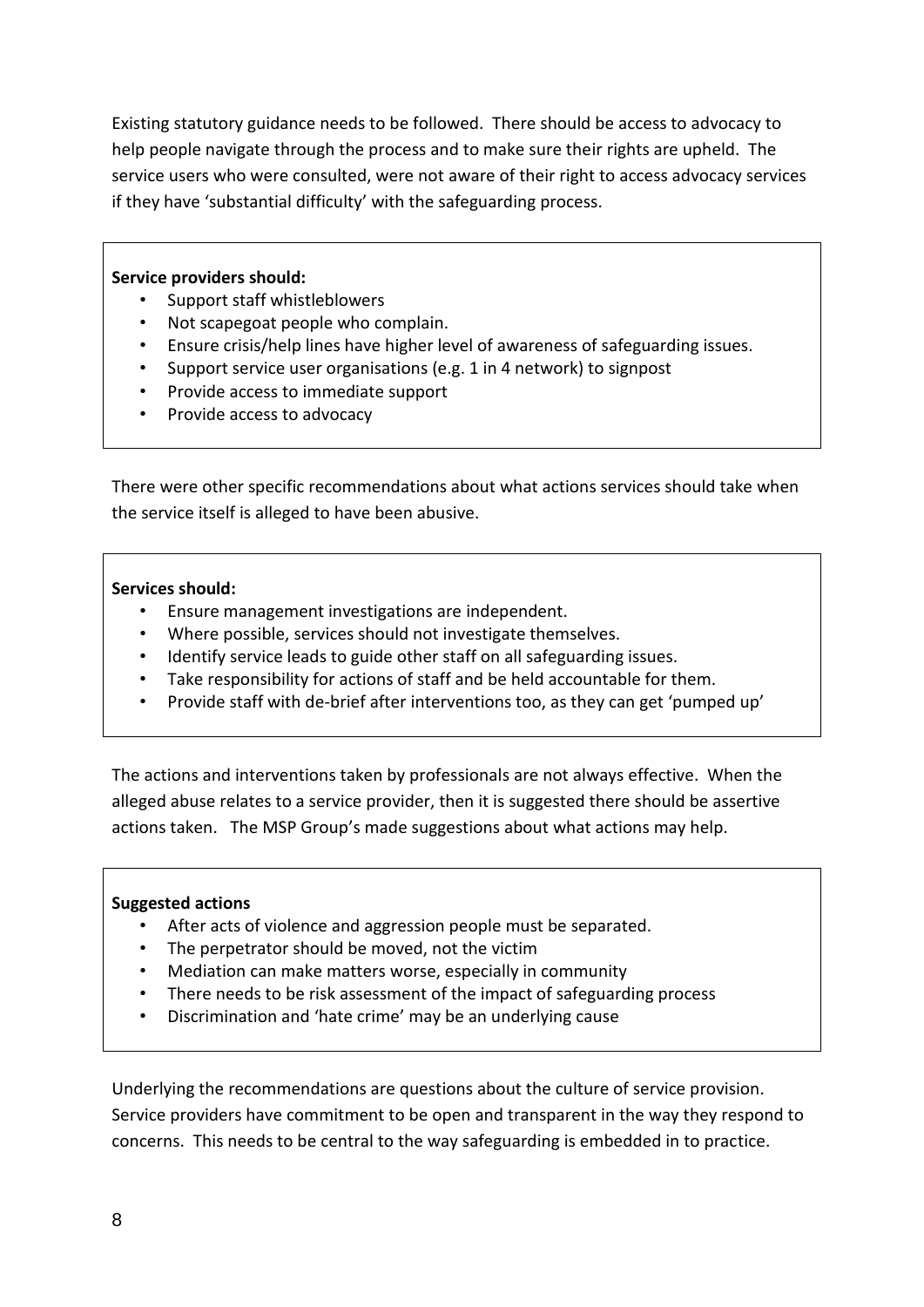Abuse is not always a major, single incident. There can be a build-up of 'little' indignities that can feel abusive too.

#### **Organisations must:**

- Offer reconciliation
- Acknowledge abuse has taken place
- Accept it is not just a process needs a culture change
- Acknowledge any build-up of 'little' indignities are an abuse
- Emphasise actions and consequences, zero tolerance alone is not enough
- Not allow perpetrators to get away unscathed to repeat abuses

*"If you want to make safeguarding personal, then you have to make the services people use feel safe"*

#### **Service user involvement**

There were also clear messages on service user involvement. Service users at all levels must be at the forefront of service development. It needs the involvement of service users who have had experience of abuse and/or neglect. Service users have to stay in foreground. Service users have to keep coming back and should be in advisory positions at service provider's executive level. And policies and procedures should not be written by professionals alone. They should be co-produced, reviewed annually and treated as living documents. Service users are seeking representation at highest organisational levels.

#### **Service user presence**

- Service users at all levels must be at the forefront of service development.
- It needs the involvement of service users who have had experience of abuse and/or neglect.
- Service users have to stay in foreground.
- Service users have to keep coming back.
- Service users should be in advisory position at service provider's executive level.

#### **The MSP Group are seeking representation of service users on:**

- Safeguarding Adult Boards (SAB) to shape and develop services
- Mental Health Trust service development projects
- Nominated (SAB) Board member to support MSP group

#### **Policies and procedures**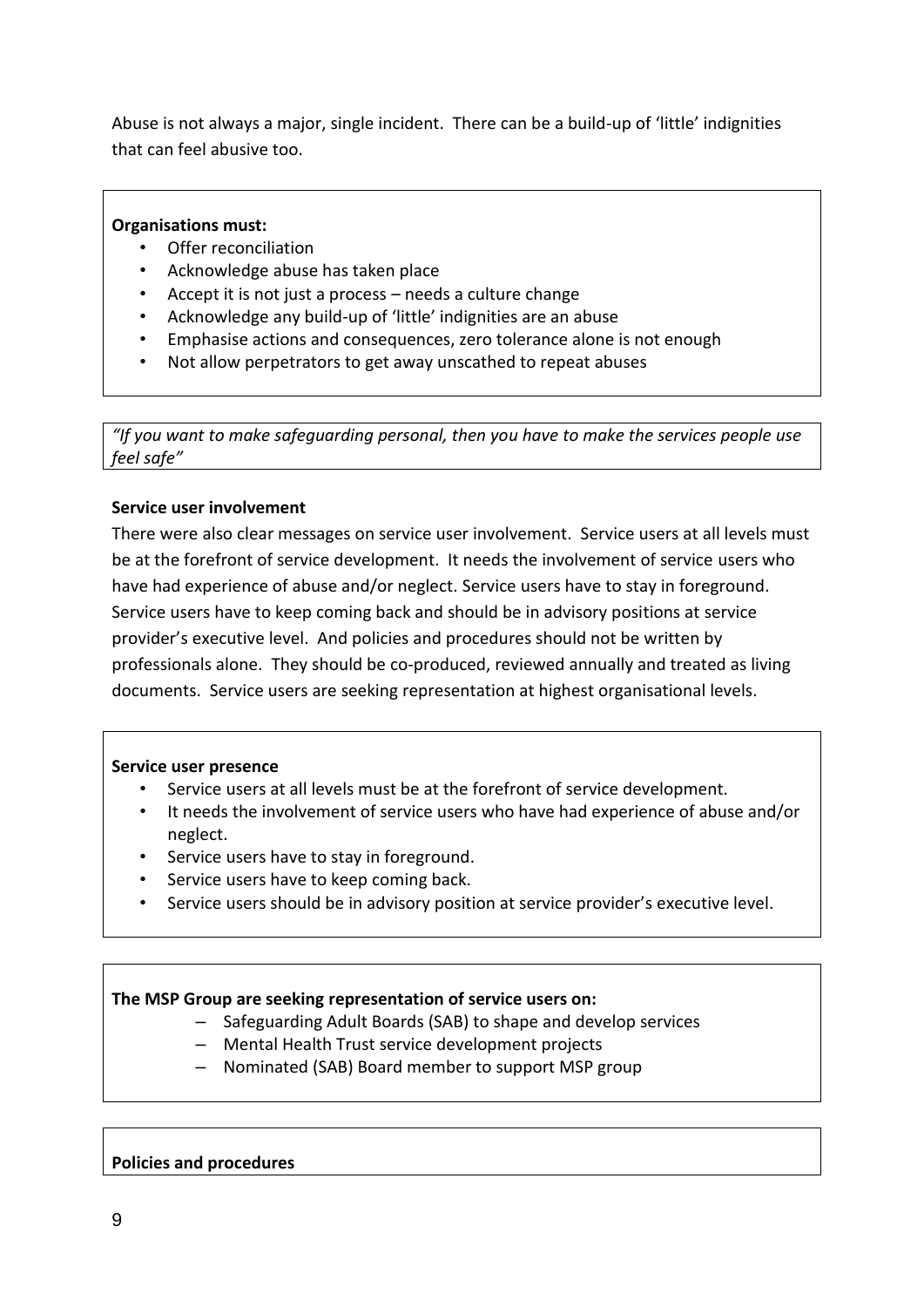- Should not be written by professionals alone.
- Should be co-produced and reviewed annually.
- Should be a living documents

#### **Training**

- Service user involvement in delivery of sessions
- Train the trainer sessions for service users.
- Service user organisations to receive training
- Content of sessions to include MSP Group recommendations

It was noted that there is already service user representation at the Trust Quality Safety and Assurance Committee (QSAC) and Patient Quality Forum (PQF).

#### **Education for Service Users**

Overall, there is a need to increase awareness of safeguarding amongst the service user population. It is important people know about the types of abuse and recognise them for what they are. They can then start to learn how to keep themselves safe and learn how to assess the risks themselves.

The MSP Group understood very clearly what abuse is, but there was very limited understanding of what can be done about it. People who use services need to know what 'safeguarding adults' policy means to them. The service user population need to be provided advice, support and information on how to uphold their right to lead a life free from abuse and neglect. If someone is feeling abused or neglected, who should they contact? What rights do they have? Can they access local support? People who use services should be made more fully aware of their rights. Human rights are for all and must be upheld (see appendix 3)**.** 

*"A young woman whom recently had been discharged from hospital was befriended by her neighbour and started to act as her carer. This individual manipulated her to get hold of her benefits and access to her bank account. The person felt confused and angry and was not certain as to what to do. On the one hand they could see that they were being financially abused but on the other hand, they wanted someone to support and care for them. They were not certain how to report this incident and felt embarrassed that they could not protect themselves"*

Service users should be encouraged to write their own safeguarding plan in their own language. It should show what their own responsibilities are. They need to be a part of an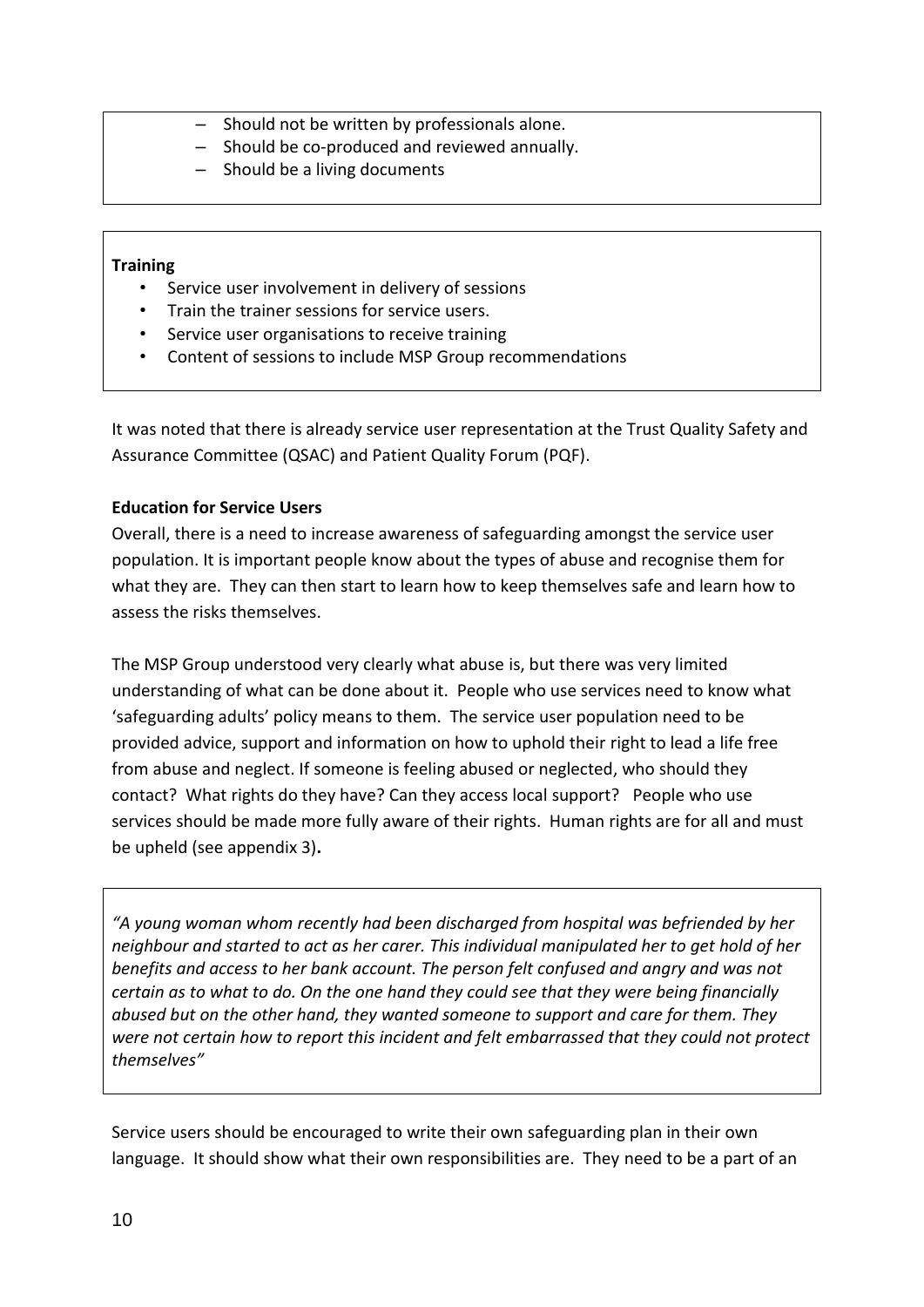honest discussion about risk and what makes them feel safe and complete a 'self-risk assessment'. It should not just be a 'one-off' but part of care plans which include safety plans and advance directives.

#### **Service users should have access to education on how to:**

- Develop an awareness of safeguarding
- Learn how they can keep themselves safe
- Understand what is abuse  $-$  what are the types of abuse
- Understand the Mental Capacity Act
- Complete a 'Self risk assessment'
- Know who you can contact if you need help
- Understand what their rights are.
- Know how to access local support  $-e.g.$  'Circle of Support'.

#### **Conclusion**

In conclusion, there is a need for service providers and service users to support the development of a community-wide 'learning culture' to prevent abuse. This report provides opportunity for mental health service providers, in all sectors, to review their current policy, procedures and practices, and consider what actions are needed to make their services more responsive to disclosures of abuse and neglect. They should also embed these recommendations into both their training sessions.

The issues outlined in this report should be presented to the local Safeguarding Adults Board and the Trust Executive. The Trust's Recovery College will also have a key role in supporting the development of an educational package for people who use mental health services and their carers.

#### **All mental health services should:**

- Learn from what happened
- Promote 'Zero Tolerance' everywhere
- Promote social justice
- Uphold rights
- Uphold dignity
- Show respect
- Challenge discrimination

#### **Service user feedback on MSP Group**

This feedback is taken directly from the service users who are members of the MSP group. They agreed it could be shared with the Trust staff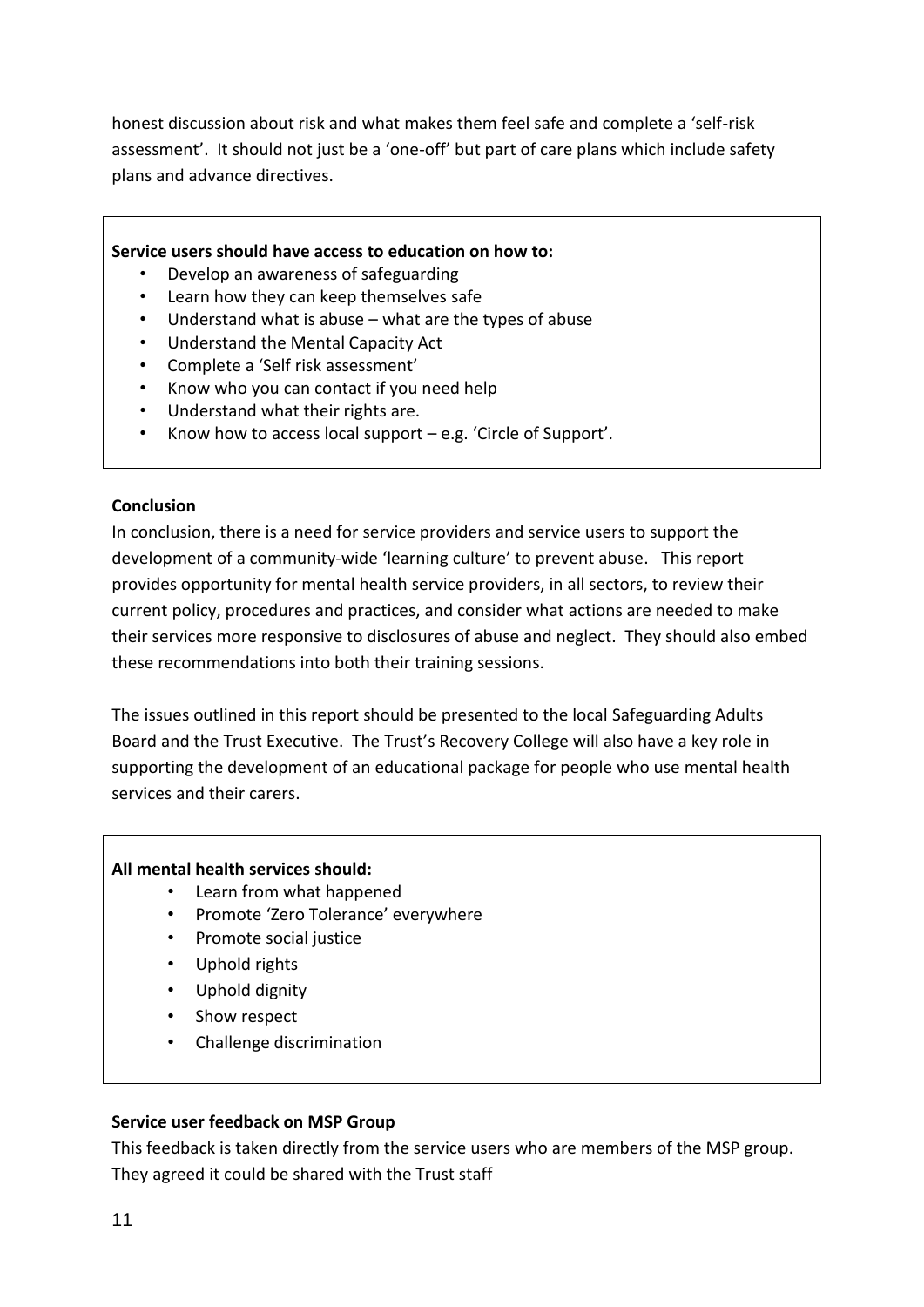*It's been useful. It's the best co-production I've been involved in. Our report shows how coproduction can work. Shows that people can work together.*

*We've worked well together.*

*We disagreed and had conflicts, but we've always found a consensus.*

*I've learnt a lot. I've been on a steep learning curve. It's been educational.*

*Because we've been taken seriously, it's increased my confidence in the mental health system.*

*I* feel the group has made us as service users, be more influential. We've all put in a lot of *energy, time and commitment. And the group's work doesn't end here. The written report is just the beginning.*

*In the 1:1 meeting it was very hard to deal with the issues. And I was upset remembering what had happened. But it was good to get it off my chest and talk about it.*

*We've dealt with some very sensitive, complex, and confidential matters.*

*The scope of the conversation was much wider than I expected. Safeguarding is not just about the big issues, it's the little things too.*

*It gave me the confidence to go in to a meeting with the Safeguarding Adults Board. I knew where I was coming form. I was comfortable representing the service users' group knowing the MSP Group was behind me.*

*I used to say I was talking in the wind, and what I was saying was getting lost. This has been a model of how to work together. The staff should take the praise. Now people want us, as service users, at the table. They wanted us to be there.*

*There is a bigger message. This is shows how co-production can work. This report gives the evidence that we can work together.*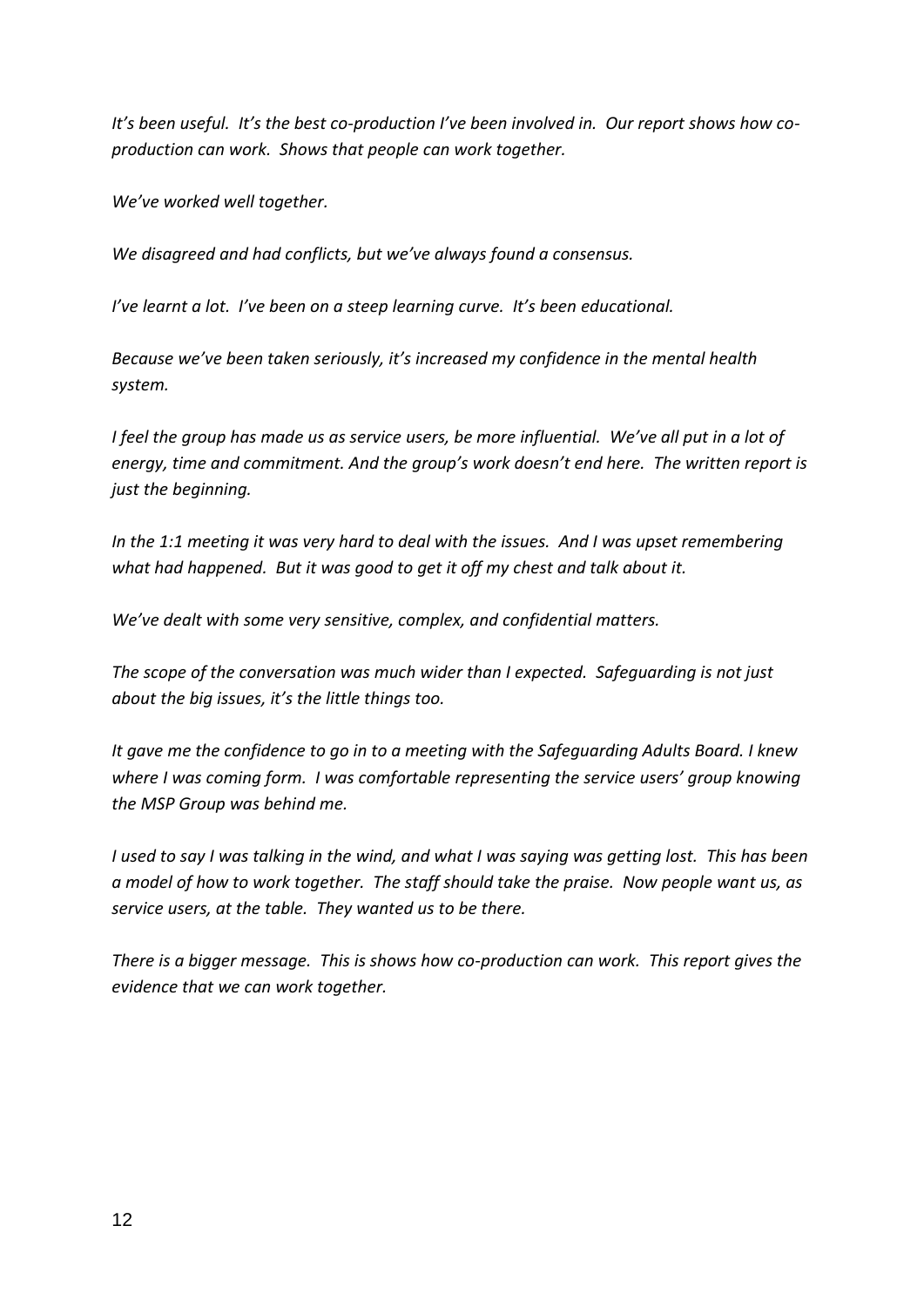#### APPENDICES

#### **Appendix 1 - Quality Accounts**

In 2011 the Trust had a well-established governance structure to promote and oversee practice improvement and performance in all its Safeguarding Adults work. However, it became evident in 2010/11 that while this has enabled some improvements in practice and performance reporting, it needed to be revised and augmented in order for the Trust to be sure it is delivering its obligations and promoting the safety of people we work with.

To start to address this, a full time Safeguarding Adults lead post was established to work Trust wide on both practice improvement and performance reporting and analysis. The Trust actively sought feedback from service users, carers, families and friends to build on service improvements already made.

To incentivise improvements in both compliance with safeguarding process timescales and to test whether we can gain useful qualitative feedback from service users we used the Quality Accounts in 2012/13 to focus our efforts. The Quality Accounts are annual reports to the public from providers of NHS healthcare about the quality of the services they deliver.

The Safeguarding Adults **Quality Account** aimed to:

- Review services, decide and show areas that are doing well, but also where improvements are required.
- Demonstrate what improvements the Trust plans to make
- Provide information on the quality of the services provided

In 2012/13 a project group developed a centralised reporting system to record the key issues raised by Safeguarding Adult service users through telephone and face to face at interviews. In 2013/14, additional feedback about people's experiences of the safeguarding adult process was sought through the distribution of questionnaires.

Sample of **service evaluation** comments.

- Only a minority consciously 'felt' or 'knew' they (or their family member) were better protected after the safeguarding process.
- The language of 'safeguarding' was generally experienced as quite alienating and not easy to understand.
- Feeling 'steam-rolled' into a process by one member of staff.
- Not feeling supported to be directly involved 'a meeting happened without me. I should have been there'.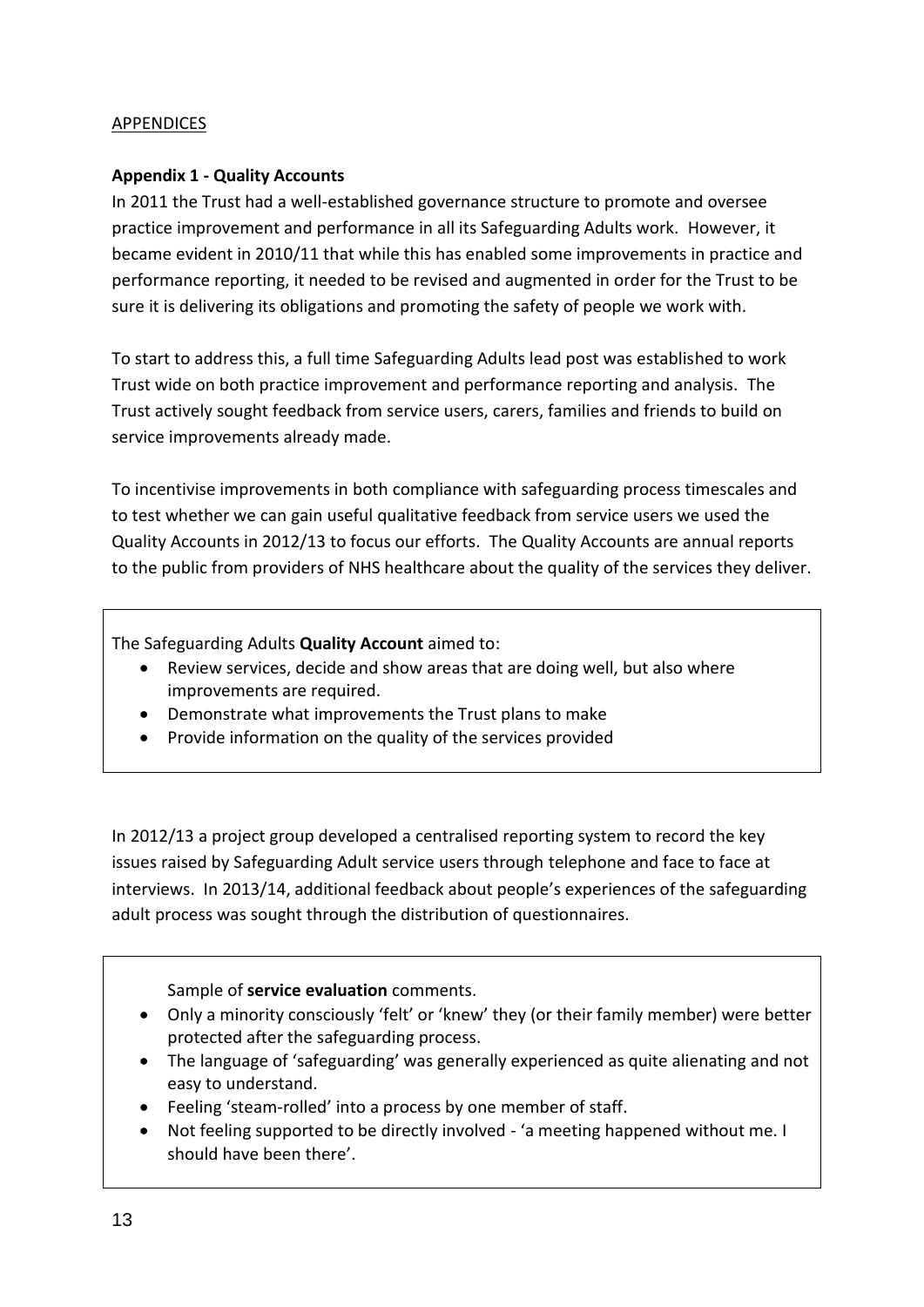The issues identified in the feedback were in keeping with the guidance on 'Making Safeguarding Personal'.

In 2014/15, the SAQG used the qualitative feedback from the Quality Account project and considered how this could be used to inform practice. It was agreed that the Safeguarding Adults leadership should be consulting with service users and carers to support selfmanagement and self-protection for service users and families.

#### **Appendix 2 – Terms of Reference**

#### **Sutton User Involvement & Partnership Framework**

This Framework is the product of consultation with individual service users from a range of different settings and circumstances across Sutton. It aims to provide a clear framework upon which all future user involvement and partnership activity will be based and should be seen in the context of developing a unified user involvement and partnership action plan as part of a mental health commissioning strategy for the borough. (Sutton 1 in 4 Network 2014)

#### **Service Users and Carer Involvement Policy**

The Trust seeks to involve service users and carers and learn from their experiences in how we evaluate, deliver, plan and develop services. We aim to improve service users' recovery through opportunities to engage in meaningful activities. (SWLSTG NHS Trust 2014)

#### **Making safeguarding personal: A toolkit for responses**

The objective of this toolkit is to provide a resource that encourages councils and their partners to develop a portfolio of responses they can offer to people who have experienced harm and abuse so that they are empowered and their outcomes are improved. (Local Government Association 2010)

#### **Safeguarding Adults Quality and Compliance Group (SAQG)**

This group drives and monitors compliance with the Trust's adult safeguarding policy and procedures and its obligations towards five local Safeguarding Adults Boards.